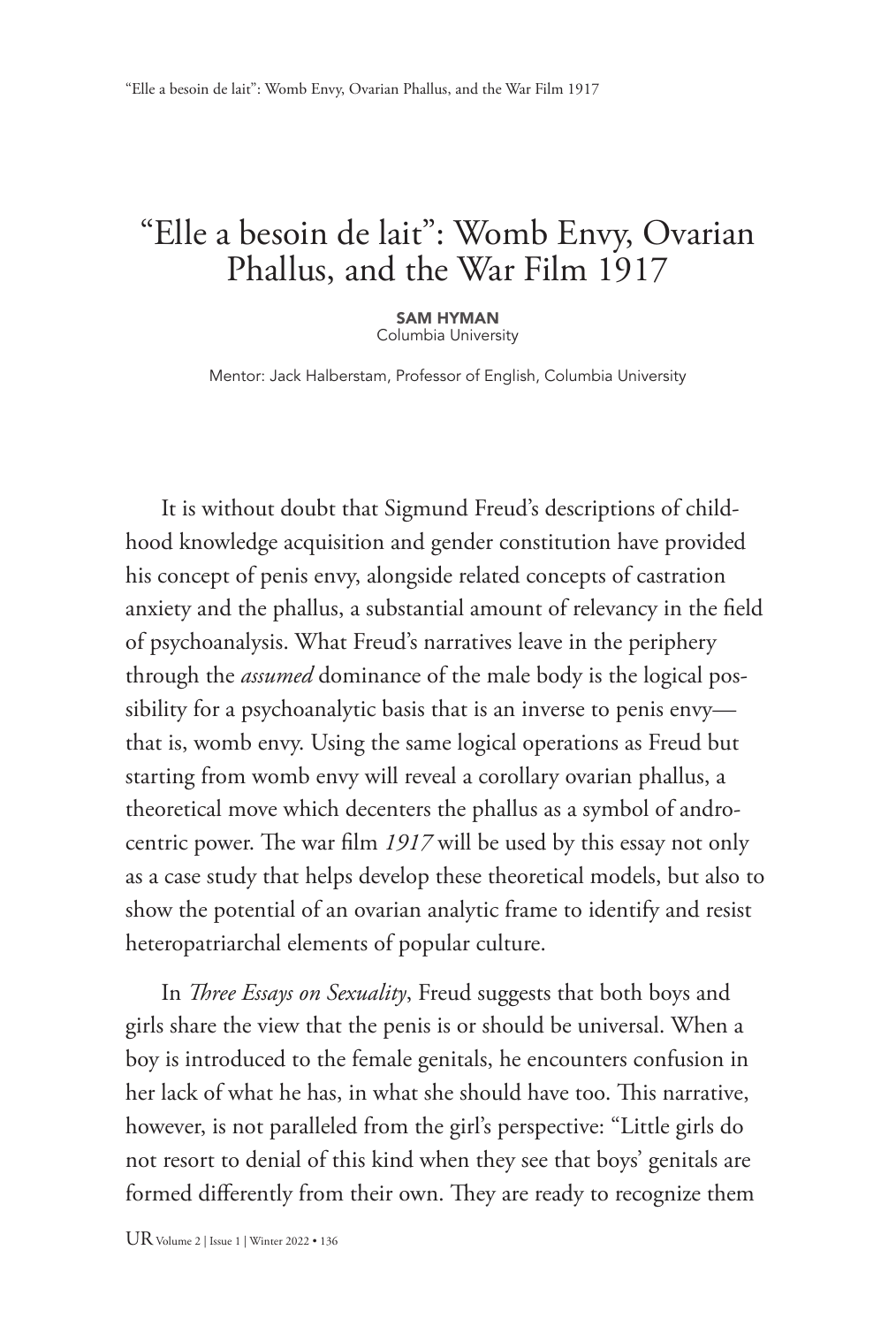immediately and are overcome by envy for the penis" (61). The penis signifies a presence, the female genitals signify a lack. Potential for a sexual reversal of penis envy is therefore neglected by Freud's presumption of the male genital's primacy. But what about womb envy? Could it not be possible that as a boy grows up and learns about the productive powers of the female genitals he encounters an internal desire to birth? What about when placing the cause of foot fetishism, Freud says, "The foot represents a woman's penis, the absence of which is deeply felt" (21)? Could it be possible to understand departures from the vagina to displacements not as female-directed disappointments in penile lack, but as self-directed vaginal lack? That is to say, could there be a conceivable logic that renders the male body as lacking a power specific to the female genitals?

In a later work, Freud articulates that the typical construction of women's femininity relies on the following transformation: "the appeased wish for a penis is destined to be converted into a wish for a baby and for a husband, who possesses a penis" ("Analysis Terminable and Interminable" 251). The root of such a trajectory is of course penis envy, and the root of penis envy is of course the primacy of the male genitals. The inverse trajectory might suggest the following: that the *appeased wish for a womb is to be converted into a drive for life-controlling power in an alternate sense, desire to constitute and subsume a male phallus.* The observed male "repudiation of femininity" that Freud calls "a biological fact" (251) would be understood as an expression not of male primacy but rather of displaced rejection of female primacy.

Continuing this thread of logic, if the female body in one way or another signifies the threat of penile castration, then it can be said that the male body signifies the reality of ovarian castration—while, paradoxically, at the same time affirming ovarian efficacy by its productive powers presupposing access to male sperm. Moving forward, if the male body's absence of ovaries isn't enough to engender threat,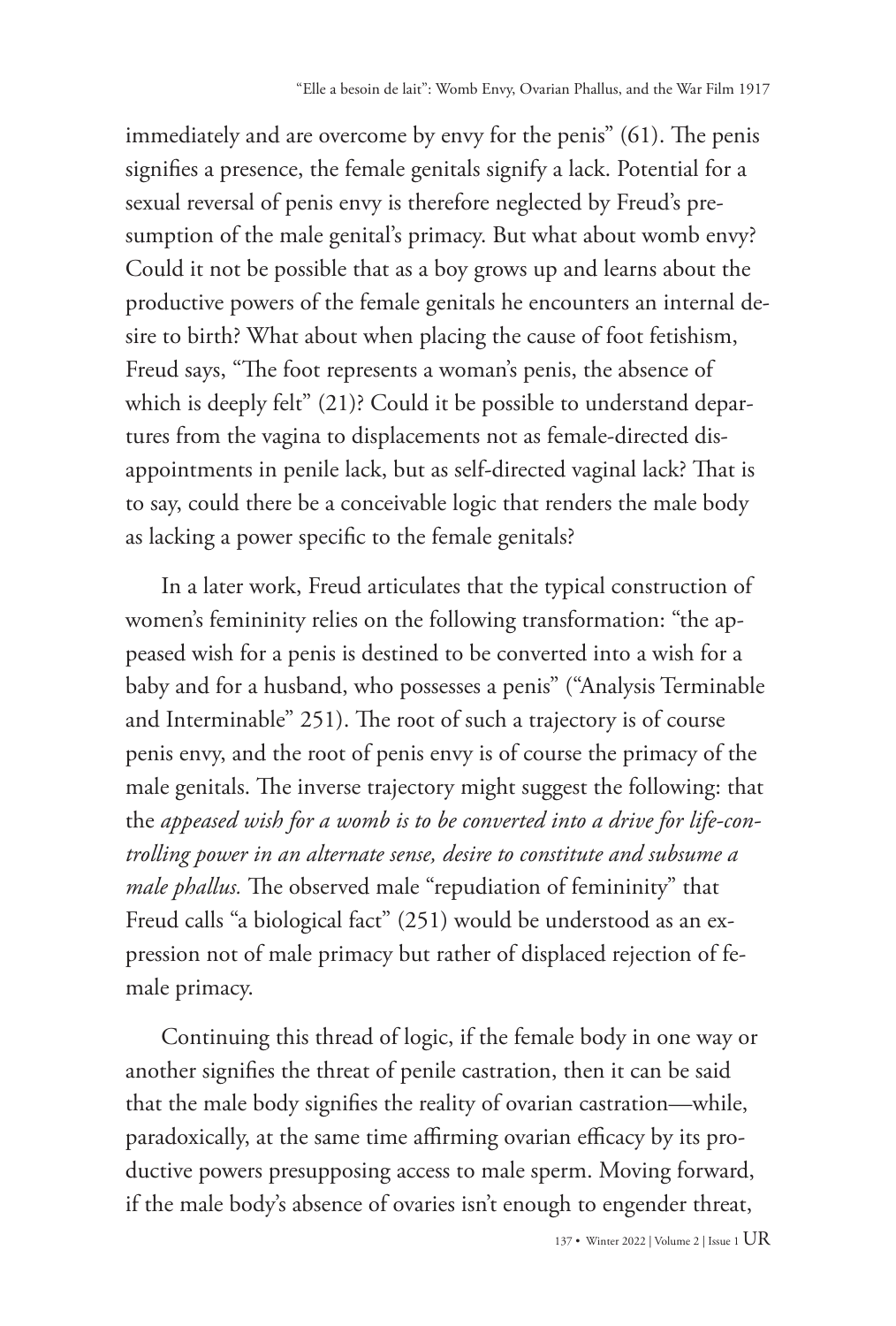then it would be the destructive and negating associations that the male body carries. There is a prevalent history of cultural knowledge in the West that entangles men and male bodies with violence, rape, war, abuse, and exploitation. From such a collection of associations, one can interpret the penis as a signifying locus of prohibitive heteropatriarchal law. And of particular interest to this essay, the male body engenders threat specifically as it is the traditional cultural paradigm of the soldier, who acts antithetically to ovarian reproductive power by *ending* lives instead of cultivating them. All of this is to lay a foundational consistency for womb envy to adopt psychoanalytic stakes.

Womb envy as a desire for ovarian productive capacities is logically just as justifiable as penis envy. It just so happens that its theoretical presence has been suppressed by both patriarchal societal forces and preexisting biases in psychoanalytic language. To illustrate these points, and further develop the model, attention to a recently released Oscar-winning war film proves beneficial.

Directed by Sam Mendes, *1917* (2019) takes place in war-torn northern France during World War I. The two main characters, Schofield and Blake, receive a mission to travel through deadly territory to another group of British troops to have them call off an attack. Should they fail, this company will charge into a trap and surely perish. Through the blood-spurting encounters, emotional turmoils, and pervasive death and destruction, the movie falls in line with most war movies in its illustration of the horrors of battle. Taken for its palpably apparent value, the scene depicting Schofield coming upon a woman taking care of an abandoned child reinforces the terror of war with its utilization of the woman and child as contrasting meaningbearers for innocence and life:

> An exhausted British soldier (Schofield) finds refuge in a dark, torn-down apartment. He sits, slowly lifting his hand to cover the bleeding wound on the back of his head. A woman emerges from the shadows. She cares for the wound. A baby's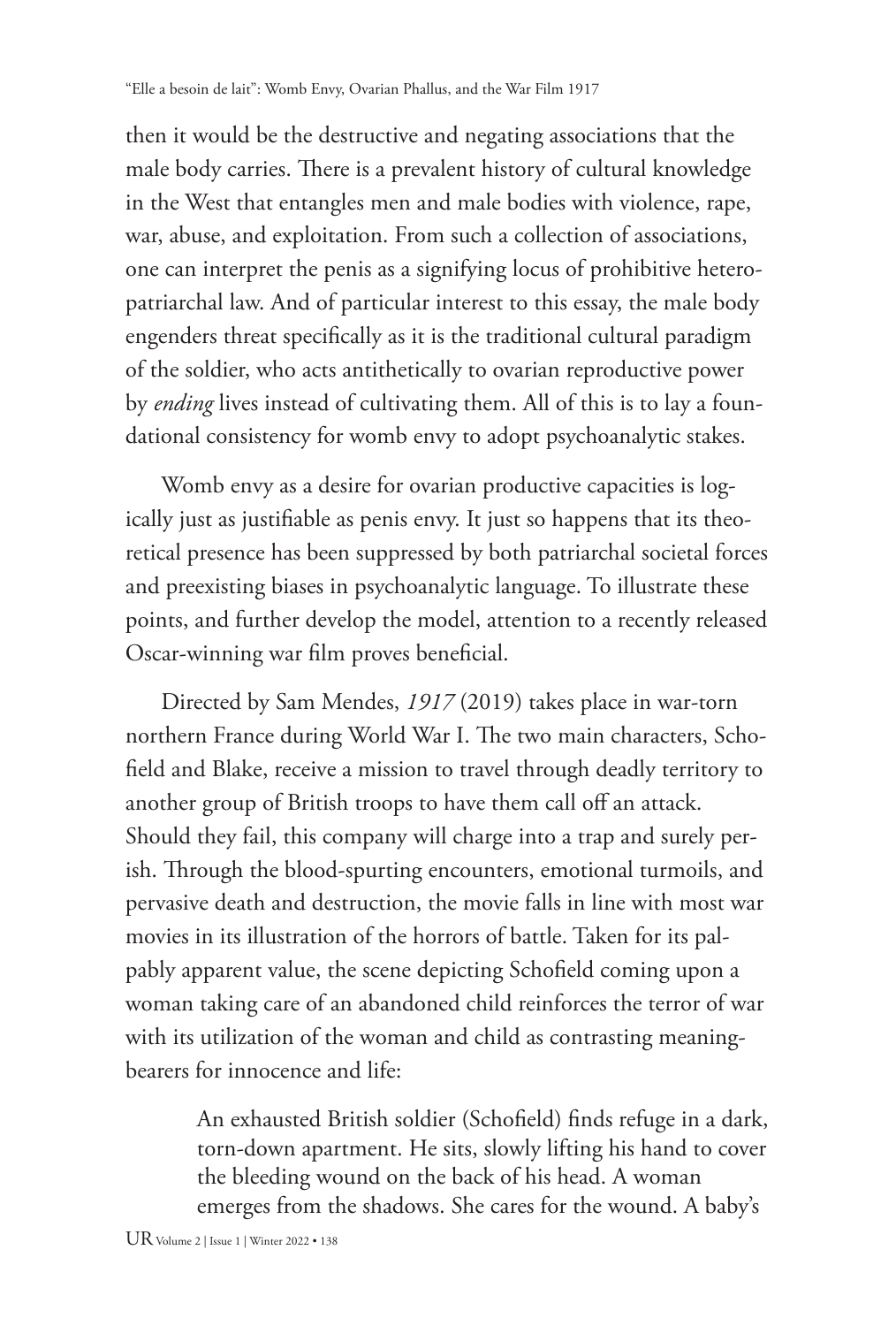cry interrupts the soldier's rest. He looks up and follows the woman move to a back corner of the room and hold in her arms an infant girl. The soldier exhibits a startling sense of urgency as he rushes to the child and offers all the food in his backpack. The woman shakes her head. She says, "*Elle a besoin de lait* [she needs milk]." The soldier pauses dumbfoundedly. He turns his body and hands her a pouch. It's milk. He has milk. Relief and joy emerge in the soldier's face. He turns his full attention to the child. His eyes widen and mannerisms fade. He reaches out to the infant. The woman asks if he has children, but the distracted soldier doesn't reply. His eyes water as he recites to the infant:

> "They went to sea in a Sieve, they did, In a Sieve they went to sea: In spite of all their friends could say, On a winter's morn, on a stormy day, In a Sieve they went to sea!

"Far and few, far and few, the lands where the Jumblies live; Their heads are green, and their hands are blue, And they went to sea in a Sieve."

A church bell rings. The soldier, reminded of where and who he was, reminded of his mission, looks up from the infant with beating eyes of terror. "I have to go. … I'm sorry" (*1917* 1:12:00-1:19:45).

This is one of the very few breaks from rampant gunfire and bloodshed in the two-hour-long movie. It is quick to see how this scene may function to highlight the banal violence of war and prompt the viewer to ask the cliché, existential question, "Why wage war?" A psychoanalytic consideration of womb envy in this scene, however, al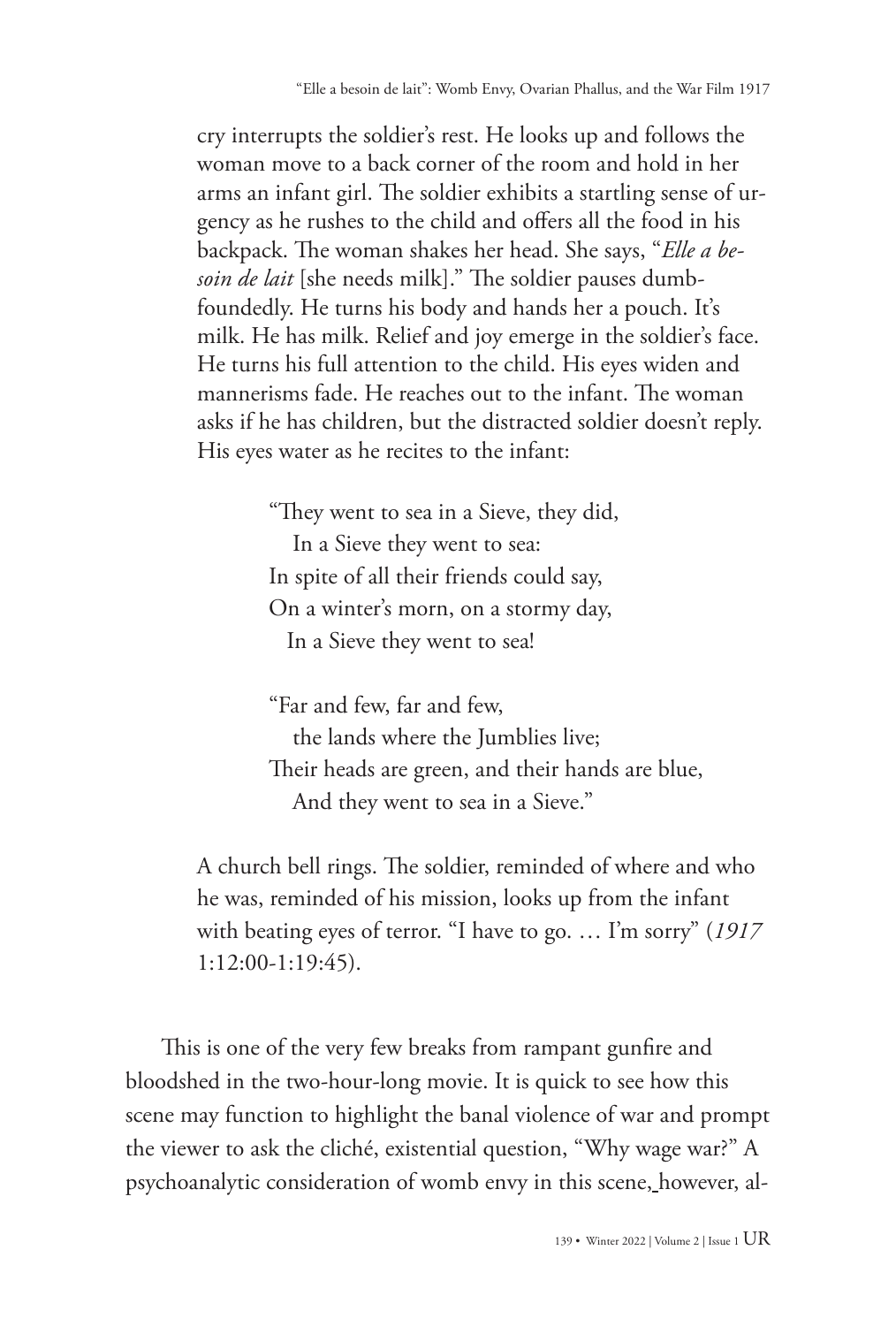lows for a much more complicated interpretation.

Schofield's derived pleasure from giving the infant milk is unlike any other moment in the film. In addition to being one of the few times a smile can be found on his face, it is the only moment the viewer witnesses Schofield forgetting the war, forgetting the mission. If a fascination with and desire for the reproductive powers of the womb are justifiably present in a sexually-knowledgeable male body, as the reversal of Freud's psychoanalytic logic suggests, then Schofield's provision of milk to the infant may be understood as a substitutive satisfaction of womb envy—for milk is a direct symbol of lactation, of functioning female biological processes, of ovarian power. More than that, it is the life force of an infant who may be just as close to death as the soldier. The giving of milk extends ovarian power beyond biological function into the symbolic reward of breathing life into another human being, all in the context of a war's death and destruction. Furthermore, the recited poem, which is the first and last stanza of Edward Lear's "The Jumblies," reflects the fulfillment of a prohibited desire characterized by yonic imagery—"In a Sieve they went to sea: / In spite of all their friends could say." A sieve is a typically round surface that may connote the curves of female genitals. To seek refuge and transport in the sieve can be understood as an attempt to realize a projected function—naval passage on one hand, ovarian productive power on the other. But in how the use of a sieve as a boat is destined to fail, so is the male body's wish to harbor a child. And the speaker's friends want nothing to do with womb envy—how could a man, assuming Schofield adopts the speaker's reality, meant to be soldier, meant to be father, meant to be what a mother isn't, have a desire for a womb?

So what can we say about Schofield's identifications as "male," as "man," as "soldier," as "informant"? Initially, the orchestration of the scene places the characters in their traditional kinship setting: a man, a woman, and an infant all under a roof together; and the woman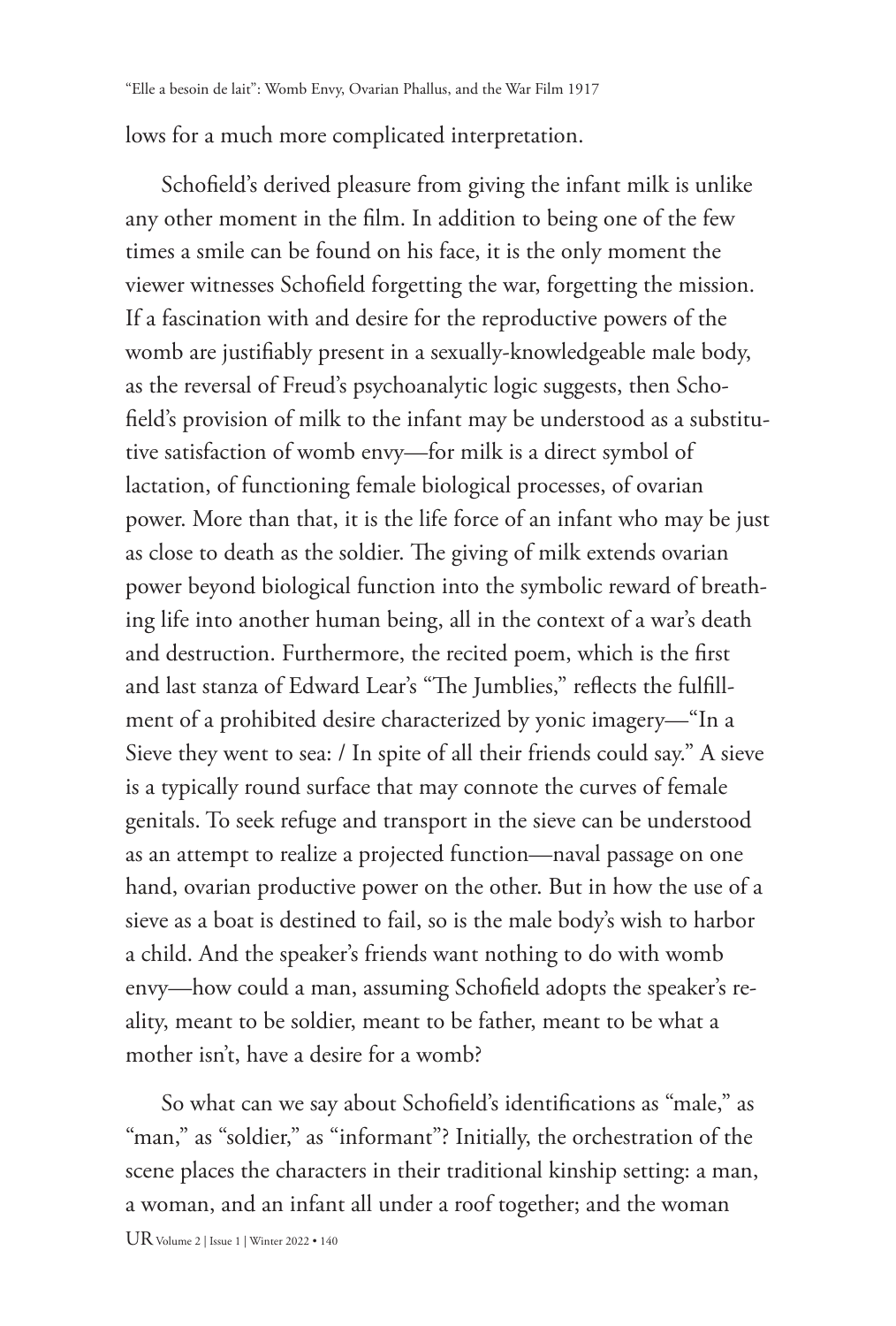caring for the man, the man providing sustenance for the infant and the woman. But the orchestration's heteropatriarchal orientation is disturbed by a deficiency of the idealized relations between the subjects. The child was found abandoned in wreckage and is not the daughter of the woman, the man and woman are not married, and their congruity is not one of coherence but transience. Furthermore, Schofield's embodiments of male, man, soldier, and informant all in their own ways prohibit any permanent connection to the infant that he becomes so charmed by—they all prohibit the satisfaction of Schofield's repressed womb envy: to biologically lack ovaries is to lack the productive powers of the womb; to conform to man's ideal kinship role is precisely not to be mother; to be a soldier is to bring about death and disavow any regard for innocence and life; to have a mission means to deprioritize anything else. Womb envy is unequivocally destructive to the "bodily integrity" imposed by the aforementioned identities. And because so many suppressive forces are at play, it is to no surprise that subtleties are all there is to work with in locating womb envy's presence in this mainstream war film's scene.

Implicit in the analyses made so far is the use of womb envy as an entryway into alternative epistemic realizations. When Jacques Lacan definitively articulated his concept of the phallus in "The Signification of the Phallus," he both underscores how the phallus is *not* the penis, but is nevertheless a matrix of patriarchal power. It is a fixed, "privileged signifier," with "effects that are determinant in instituting the subject," and "is *destined* to designate meaning effects as a whole" (Lacan 581; 578; 579; emphasis added). In "The Lesbian Phallus and the Morphological Imaginary," Judith Butler unveils how despite presenting himself as explicitly not doing so, Lacan's logic nevertheless conflates penis and phallus. To accept that the phallus is fixed and "privileged," "destined" to be the structuring force that constitutes all significations, would mean to accept the inevitability of an androcentric epistemological relation to the world. In response, Butler makes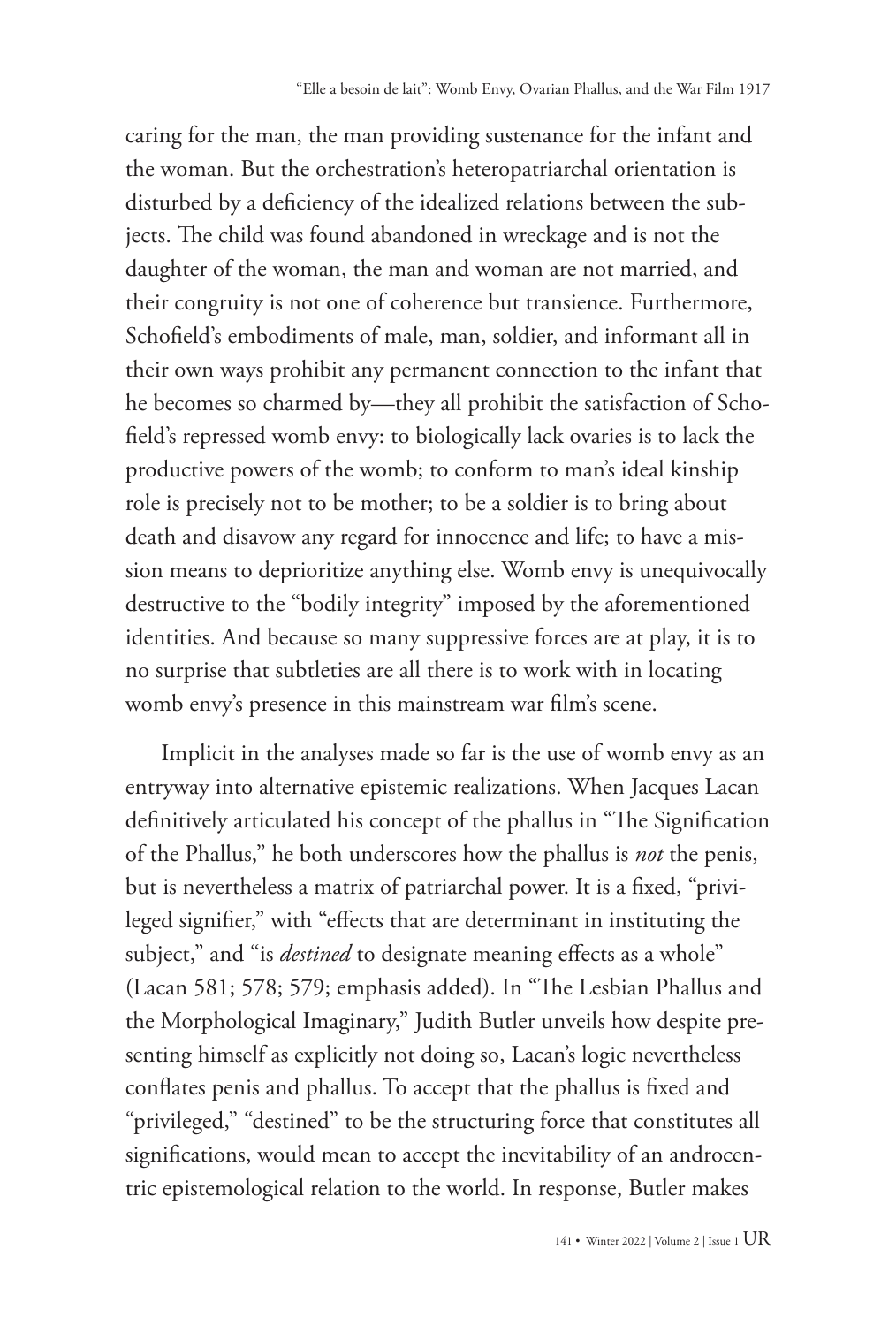the point that "The phallus *symbolizes* the penis; and insofar as it symbolizes the penis, retains the penis as that which it symbolizes; it *is* not the penis" (Butler 51). Butler's emphasis on the fluidity of the phallus can be made evident by the illumination of womb envy as something that has stakes in *1917*.

Though tradition might postulate that Schofield seeks a phallus through his manliness, his soldierness, his penis, it is possible to locate an alternate phallus he lacks whose gravitational force is womb envy; a different structure of that is properly constituted as an imaginary relation to an anatomical part. What rises is the possibility for an ovarian phallus, analogue to Butler's lesbian phallus. The ovarian phallus could then carry with it power, not in the hegemonic masculinist sense, but one that relates to the generative capacities of the womb. A case should be made that having female genitals is not the necessary root of the ovarian phallus. Bodies often labeled female may, for example, be infertile for a number of reasons: menopause, polycystic ovarian syndrome, and primary ovarian insufficiency, to name a few. On the social level there are desires, social norms, sexual orientations, and economic conditions which hinder ovarian realizations, such as non-heterosexuality, disinterest in the pains of procreation, not having the financial means to support a child, and so on. Womb envy as desire for life-rendering power need not solely originate in subjects that physically lack ovaries; likewise, the ovarian phallus as a symbol of productive power need not be equated to the possession of a functional womb. What womb envy as a theoretical model conveys is not simply a biological vector, but rather a symbolic field characterized by contradictions and tensions between bodies, norms, desires, and power.

The theoretical foundations of womb envy and an ovarian phallus have been instantiated and to begin to consider their potentialities in anti-heteropatriarchal practice, we can consider the relationship between the proposed relevance of womb envy in *1917* and the spec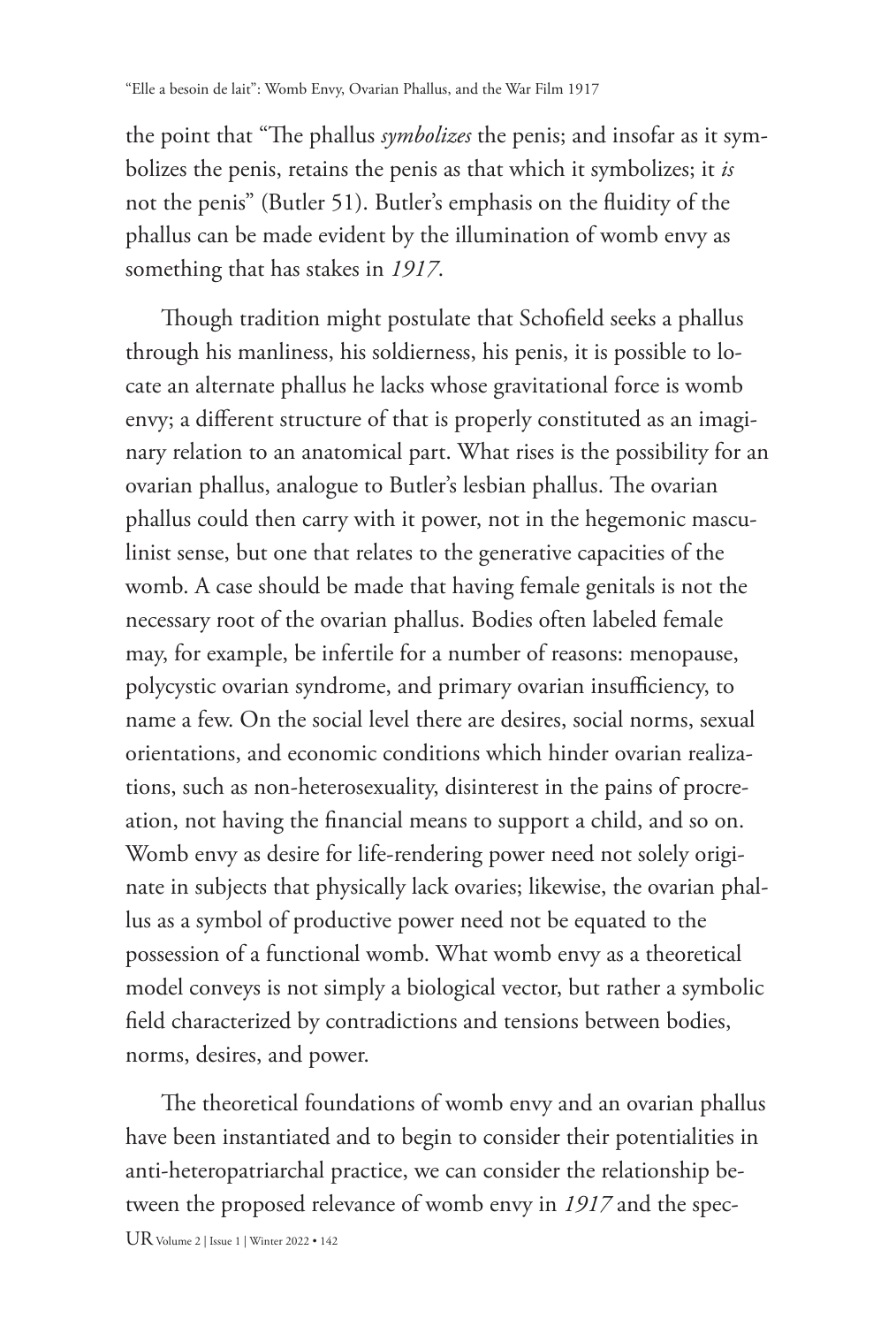tator's viewership. It's probably not the case that most male consumers of the movie watch the scene and find within themselves a miraculous desire to possess procreative powers. But, as Laura Mulvey proposes in her essay, "Visual Pleasure and Narrative Cinema," the spectator's psychic relations to the characters on the screen can foster shared matrices of desire. Mulvey's work aims to illustrate the ways in which the Hollywood male gaze psychoanalytically engages with mainstream film. All movies are representation. Images, symbols, shapes, and bodies oriented one way or another to present to the audience tangible significations. In what Mulvey calls "ego libido," what occurs is the "identification of the ego with the object on the screen through the spectator's fascination with and recognition of his like" (837). Such a move allows the viewer to disavow any moral or ethical responsibilities; the male protagonist on the screen becomes the eroticizing agent, no longer the spectator. Mulvey says that this mechanism, paired with brute scopophilia and realistic film technologies, has allowed Hollywood to entangle misogynistic and patriarchal codings of pleasure into film.

Mulvey does not, however, consider the potential for repudiated or non-normative pathways to pleasure to nevertheless be coded into film by the same processes. If mainstream film's "formal preoccupations reflect the psychical obsessions of the society which produced it" (Mulvey 805), then its informal, or unintended, preoccupations reflect society's unconscious and suppressed psychical obsessions. It could follow that through the male viewer's "ego libido," womb envy implicitly manifests society's suppressed psychical obsession with ovarian power. Through his psychic projection of his desiring optics into Schofield's, the male viewer, whether he wants or knows it, shares the soldier's ovarian drives; the viewer also receives pleasure from providing the infant milk. This is a reversal of Mulvey's dialectic: "It is said that analyzing pleasure, or beauty, destroys it. That is the intention of this article" (Mulvey 805). In this case, however, the analysis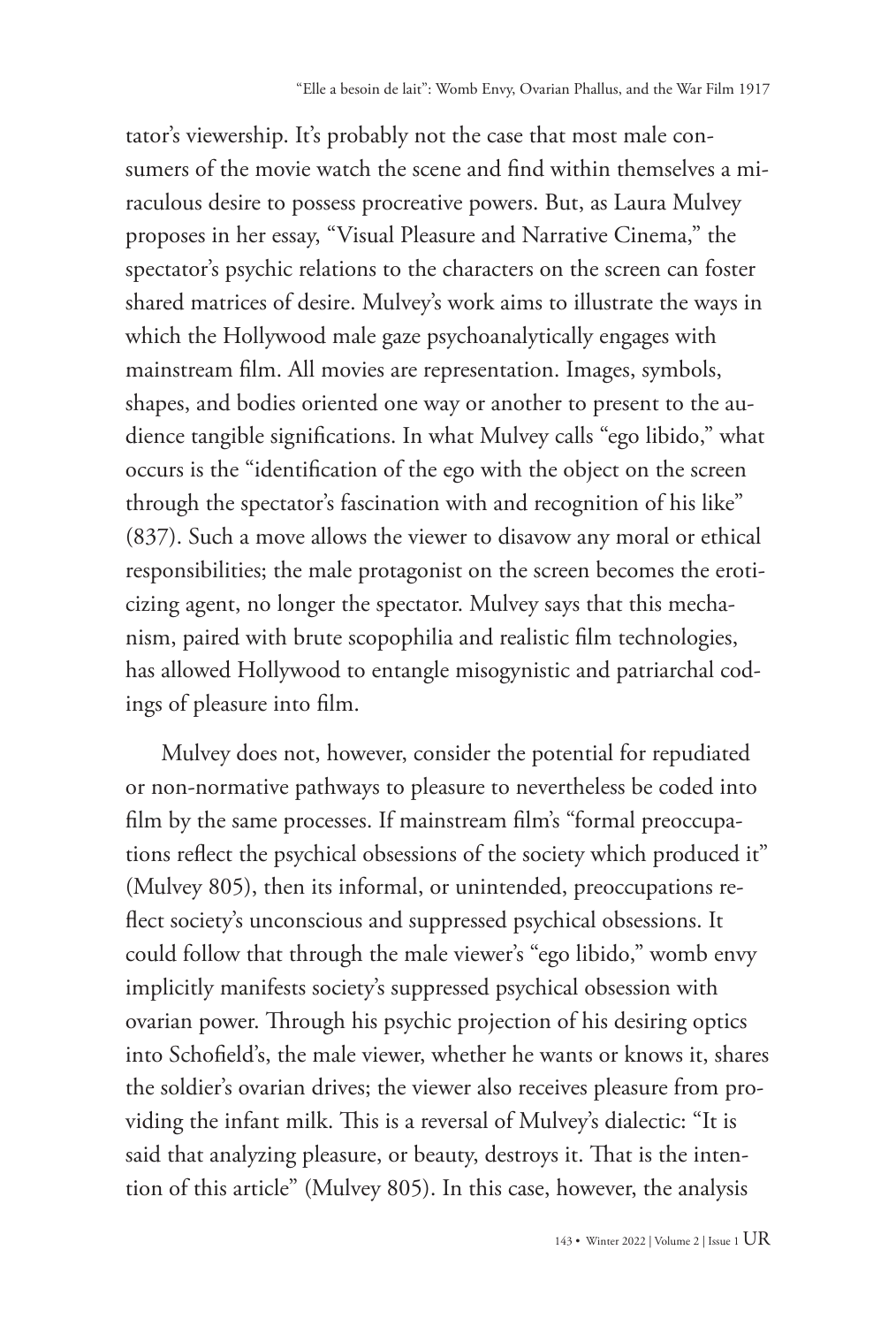of womb-envious pleasure actually unveils it, and thereafter paves a potential path for not only its future acknowledgment on a wider scale, but also a social realization of its subversive characteristics.

Within the mainstream war film genre, it is not rare to encounter a scene that features potentially ovarian themes. In *Saving Private Ryan* (1998), a destroyed home shelters a family of four in immediate danger, and the spectator watches Vin Diesel get shot and killed in the process of stripping a child from her parents' hands to save her. Samuel Fuller's *The Big Red One* (1980) contains a chaotic scene where a dying husband delivers his pregnant wife to a group of soldiers, who later proceed to help her give birth in a tank. When the analytic frames of the ovarian phallus and womb envy are applied on and developed through scenes like these, what emerges is a destabilization of the traditional war film's involvement, complicity, and projection of violent heteropatriarchal norms. The analyses made in this essay on *1917* may serve as a model or starting point to do similar projects with other war films—and perhaps other domains of popular culture as well.

This essay has argued for one, that womb envy's potential presence in both psychoanalytic discourse and popular culture, alongside its socio-political implications, should not be denied; and two, that despite its presence, womb envy as desire is suppressed by numerous disparate forces such as infertility, sexual orientation, patriarchal law, masculine ideals, biological restriction, and, in Schofield's case, military assignment. Additionally, the revealed theoretical connection between womb envy and the proposed ovarian phallus has reinforced the characteristic plasticity of the traditional heteropatriarchal phallus. And finally, transcoding these theoretical maneuvers locates a creative flexibility to rework a psychoanalytic model for spectatorship that disrupts the previous male gaze-to-female sexual object model. It is important to note that a considerable amount of the methodology used in this essay has relied primarily on heterocentric articulations